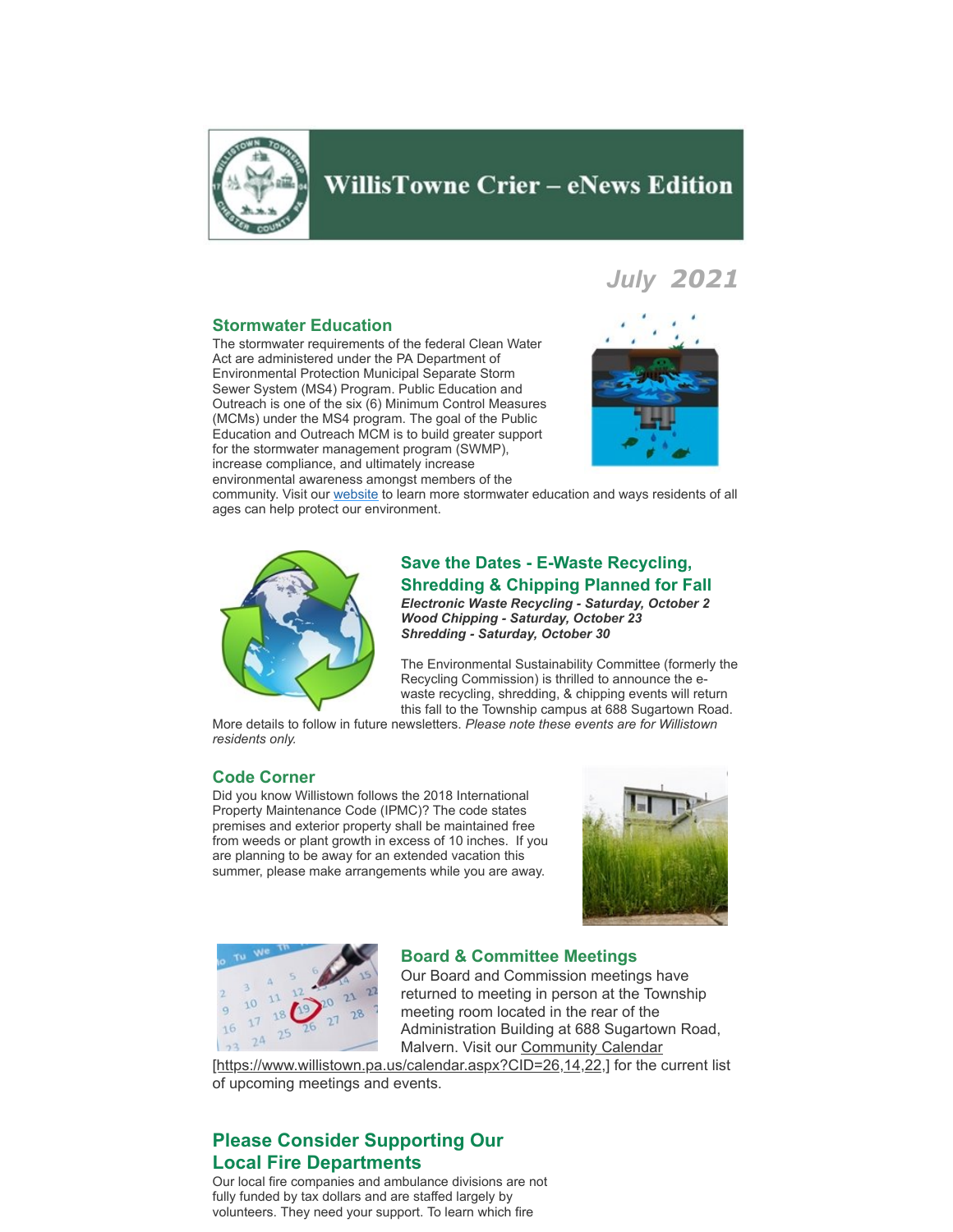company serves your address, visit our [website](https://www.willistown.pa.us/ArchiveCenter/ViewFile/Item/1140) and consider a donation to your local fire company today.

[Goshen Fire Company](https://goshenfireco.org/) [Malvern Fire Company](https://malvernfireco.com/) [Newtown Square Fire Company](https://www.nsfc.org/) [Paoli Fire Company](https://www.paolifirecompany.org/)



# **Willistown Parks & Rec News**



## **Summer 2021** *Go WilMA!* **- Signs Ups Are Ongoing**

Our award-winning *Go WilMa!* Outdoor Adventure Program is For the Birds! This season's *GO WilMa!* is dedicated to celebrating birds and sparking awareness of their importance and wonder for our families and young adventurers. Sign ups are ongoing at the Malvern

[\[https://www.malvern-library.org/\] and Paoli](https://www.malvern-library.org/)

[\[https://www.tredyffrinlibraries.org/paoli-library/general-information/\]L](https://www.tredyffrinlibraries.org/paoli-library/general-information/)ibraries. To learn more about *Go WilMa*!, now in its tenth year, visit our website [\[https://www.willistown.pa.us/172/GO-WilMa\].](https://www.willistown.pa.us/172/GO-WilMa)

## **Greentree in Tune & on Tap**

Our park events are back! Join us on **Wednesday, July 28 from 5:30 to 8:30 pm** at [Greentree Park](https://www.google.com/maps/dir/40.0362184,-75.5138118/greentree+park/@40.0375046,-75.5150862,15z/data=!3m1!4b1!4m9!4m8!1m1!4e1!1m5!1m1!1s0x89c6ed36baba7231:0x71a45bfa139657d1!2m2!1d-75.4993414!2d40.0370148) for Greentree in Tune & on Tap. This family-friendly event highlights local live music with food and drink available for purchase from Sabinto's Grille, Scoops N Smiles, Locust Lane Brewery and La Famigila Winery. Bring blankets and



chairs and enjoy a beautiful night in our park, but please leave your four-legged friends at home. Rain date is July 30.



## **Paoli Library & Willistown Parks Present:**

*Miss Stephanie's Summertime Stories in the Park* There's nothing quite like an entertaining read with Paoli Library's Miss Stephanie & then playtime in the park for our youngsters on **Thursdays at**

**11AM** in Greentree Park every Thursday from now until Thursday, August 19. Note: in the event of inclement weather, the songs and stories will go on via Zoom. [Register here \[https://ccls.libcal.com/event/7909855\]](https://ccls.libcal.com/event/7909855).

## **Community News**

## **Historic Sugartown**

Guided Tours of the 19<sup>th</sup>-Century Village Saturdays at 11AM & 1PM through November. Visitors enjoy a guided tour of the beautifully restored 19th-century village including the c. 1880 General Store, the c. 1805 Garrett House, the Book Bindery, the Carriage Museum and more.

[July 31 - Book Bind Level II \[https://historicsugartown.org/calendar/\]](https://historicsugartown.org/calendar/) August 14 - [Scarf Marbling \[https://historicsugartown.org/single-post](https://historicsugartown.org/single-post-name/french-scarf-marbling/)name/french-scarf-marbling/] August 14 [– Gold Tooling Workshop \[https://historicsugartown.org/single-post](https://historicsugartown.org/single-post-name/gilding-gold-tooling-workshop/2021-08-14/)name/gilding-gold-tooling-workshop/2021-08-14/] August 17 – Virtual Bookbinding Level I Workshop [\[https://historicsugartown.org/single-post-name/virtual-bookbinding-level-i](https://historicsugartown.org/single-post-name/virtual-bookbinding-level-i-workshop/2021-08-17/)workshop/2021-08-17/]

Advanced registration required for all events, tours & workshops. Register and learn about more events and Bindery workshops at **HistoricSugartown.org** [https://historicsugartown.org/].